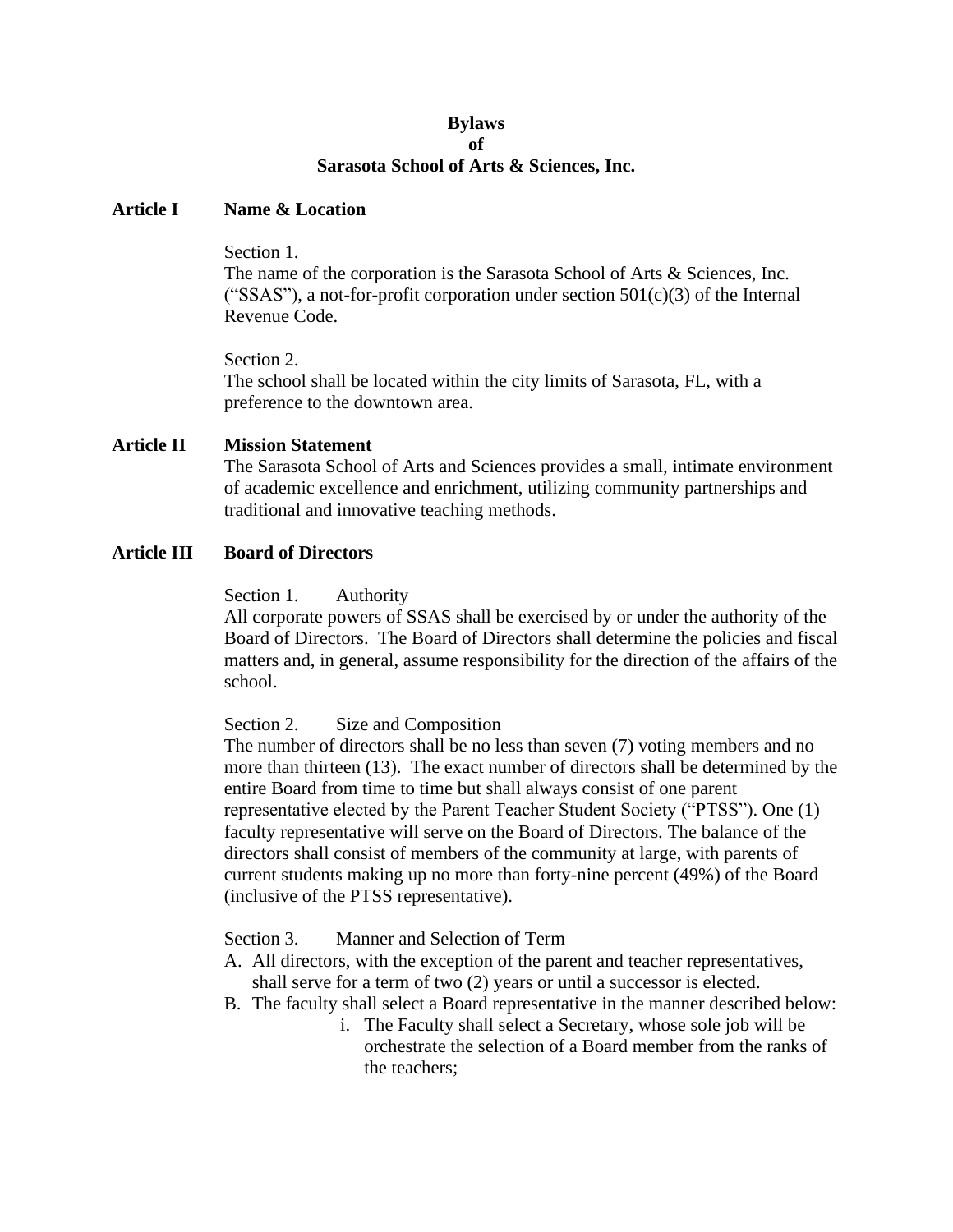- ii. Faculty members desiring to represent their peers on the Board shall put their name forward by notifying the Secretary of the Teachers, in writing, of their desire;
- iii. Thirty days prior to the end of the fiscal year or the end of term for the Teacher Representative on the Board of Directors, the faculty shall select a representative by secret ballot;
- iv. The Faculty Representative shall be bound by all terms and conditions of other Board members, described in the Bylaws of Sarasota School of Arts & Sciences.
- v. The Faculty Representative shall be an advisory position only. The Faculty Representative shall not be empowered to vote on any issue before the Board, in compliance with the F.S. 112.313.
- C. The parent representative shall consist of the current elected PTSS president and shall serve a one-year term.
- D. Nominations for the remainder of the Board of Directors shall be submitted to the Nominating Committee by any interested party. The Nominating Committee shall first review all the applicants and then refer any approved applicant with the committee's recommendations to the full Board for approval or denial.

If the Board has less than seven (7) voting members, the Board will review all applicants and select by consensus only the number of applicants as Board members needed to reach the minimum number for a quorum (i.e. seven).

- E. New Directors added to the number of then serving directors may be elected by majority vote of the serving directors, except as described in Section "D".
- F. When electing directors, every reasonable effort shall be made to elect directors who will represent stakeholders of the school and the community.

### Section 4 Vacancies

Any vacancies occurring on the Board of Directors shall be filled by a majority vote of the directors in office. A Director is elected to fill the unexpired term of the predecessor.

#### Section 5 Ouorum

A simple majority of the elected directors shall constitute a quorum for the transaction of business at any meeting of the Board. The Board may not vote by proxy, however, a director attending directly shall count towards a quorum.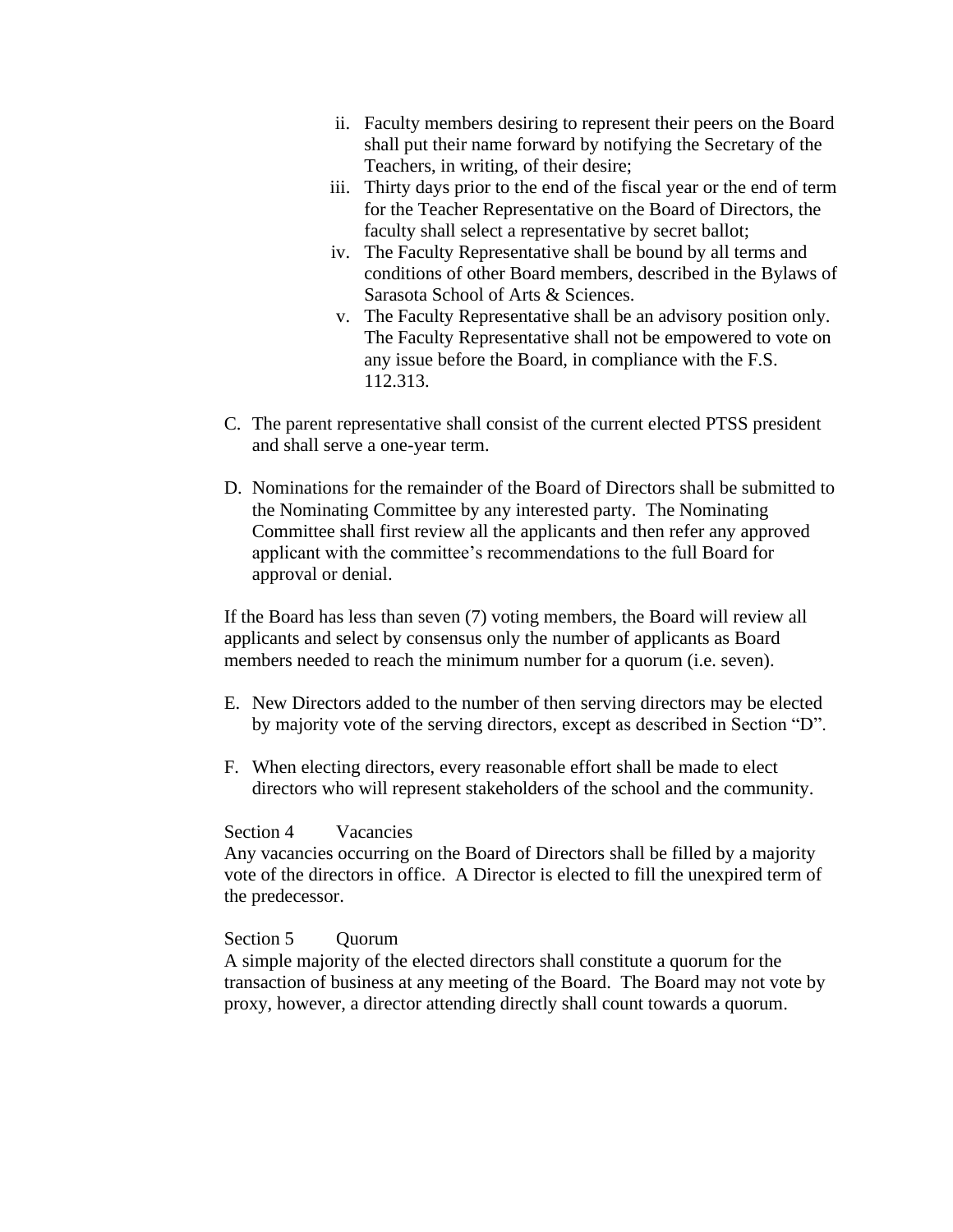Section 6 Attendance

Any Board members who shall miss three (3) consecutive meetings of the Board of Directors without an approved excuse from the President of the Board shall automatically cease to be a Director.

# Section 7 Compensation

No Director shall receive, directly or indirectly, compensation for his or her service as Director. The Board may authorize reimbursement of the reasonable expenses incurred by board members in connection with attendance at board meetings.

# **Article IV Officers**

# Section 1 Numbers and Qualifications

The Officers of the SSAS Board shall consists of a President, Vice President, a Secretary, a Treasurer and such other officers as the Board may, from time to time, elect.

### Section 2 Election and Term of Office

The Officers of the Board shall be elected annually by the Board, immediately following the election of Directors at the regular annual meeting in September. Officers shall serve one-year terms and may be re-elected to serve for a total of three consecutive years in one position. This term limit does not preclude an Officer from serving in another position or from returning to a position after leaving it for one year. Vacancies may be filled at any meeting of the Board of Directors.

Section 3 President

The President shall have general supervision of the affairs of the school. The President shall preside at all meetings of the Board and shall have such other duties as prescribed by the Board.

### Section 4 Vice President

In the absence of the President, the Vice President shall perform the duties of the President. The Vice President shall have such other duties and powers as assigned by the Board.

### Section 5 Secretary

The Secretary shall act as secretary of all the meetings of the Board and shall be responsible for the minutes of all such meetings. The Secretary shall perform additional duties as shall be assigned by the Board.

### Section 6 Treasurer

The Treasurer shall be chairman of the Finance Committee, responsible for the accounting for all monies of the school, including depositing and investing the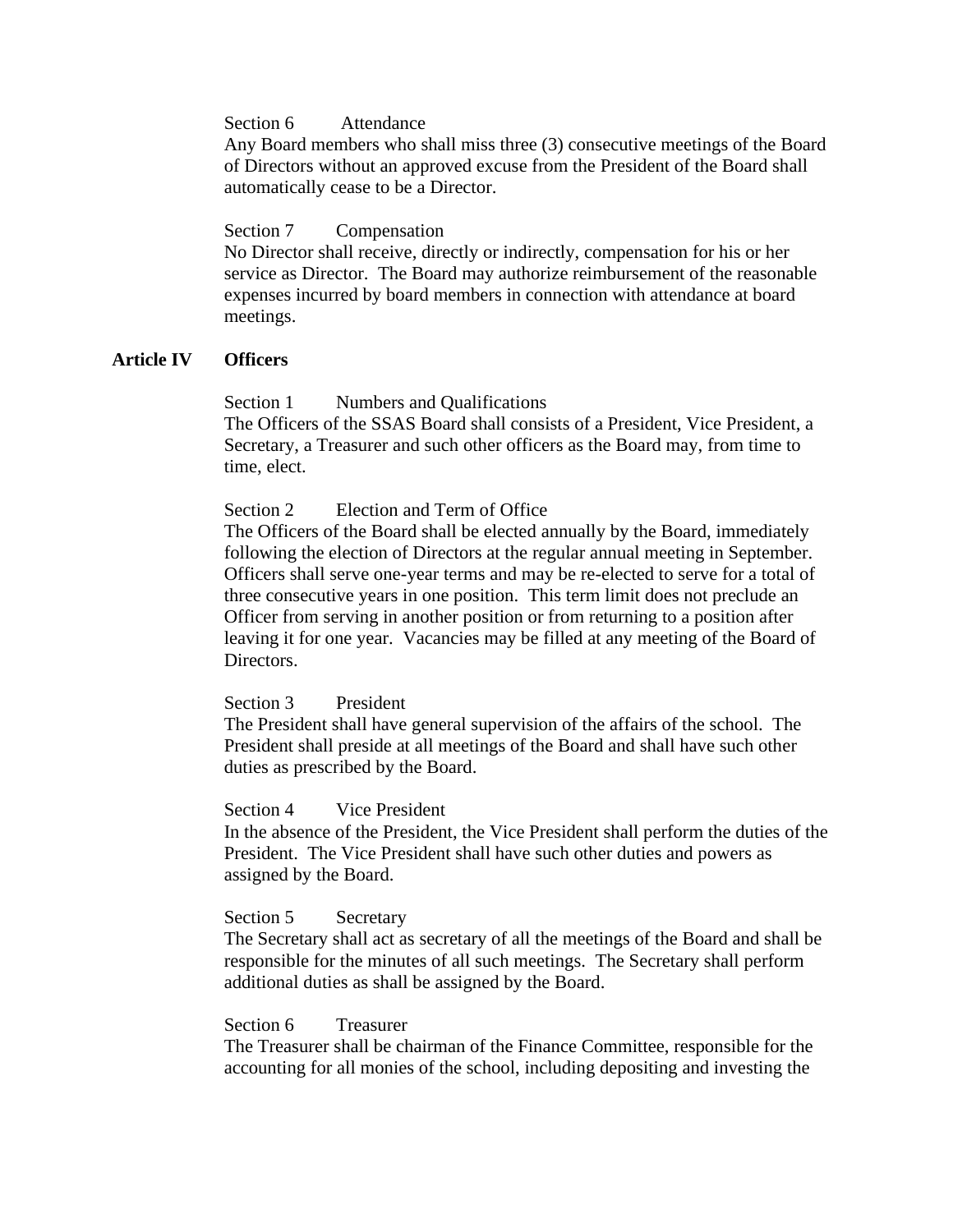monies in accordance with the policy adopted by the Board. The Treasurer shall perform additional duties as shall be assigned by the Board.

### **Article V Committees**

Section 1 Nominating Committee The Nominating Committee shall consist of three (3) members: one (1) member of the Board; one (1) parent selected by the PTSS leadership team (other than the PTSS Board representative); and one (1) faculty member. The Faculty Representative on the Board of Directors shall also serve on the Nominating **Committee.** 

The Nominating Committee shall accept and review all applications for the Board positions. The committee will then forward those approved applications with recommendations and comments for a final vote before the full Board.

Section 2 Additional Committees The Board shall establish committees, as it deems necessary.

# **Article VI Meetings**

Section 1 Annual Meetings There shall be an annual meeting of the Board in September, at such time; the Board shall determine date and place.

The purpose of the annual meeting shall be the election to the Board and the election of officers, who shall take office immediately following their election, and the presentation of the annual report.

Section 2 Regular Meetings In addition to the annual meeting, there shall be a minimum of eight (8) regular meetings.

Section 3 Notice of Meetings

- A. Notice of the annual meeting shall be given to the Directors not more than 45 days and not less than 14 days before the meeting.
- B. Notice of regular meetings shall be given to all Directors a minimum of four (4) days prior to the meeting.

Section 4 Special Meetings

Special meetings of the Board may be called by the President of the Board, with a minimum two  $(2)$  day notice prior to the meetings.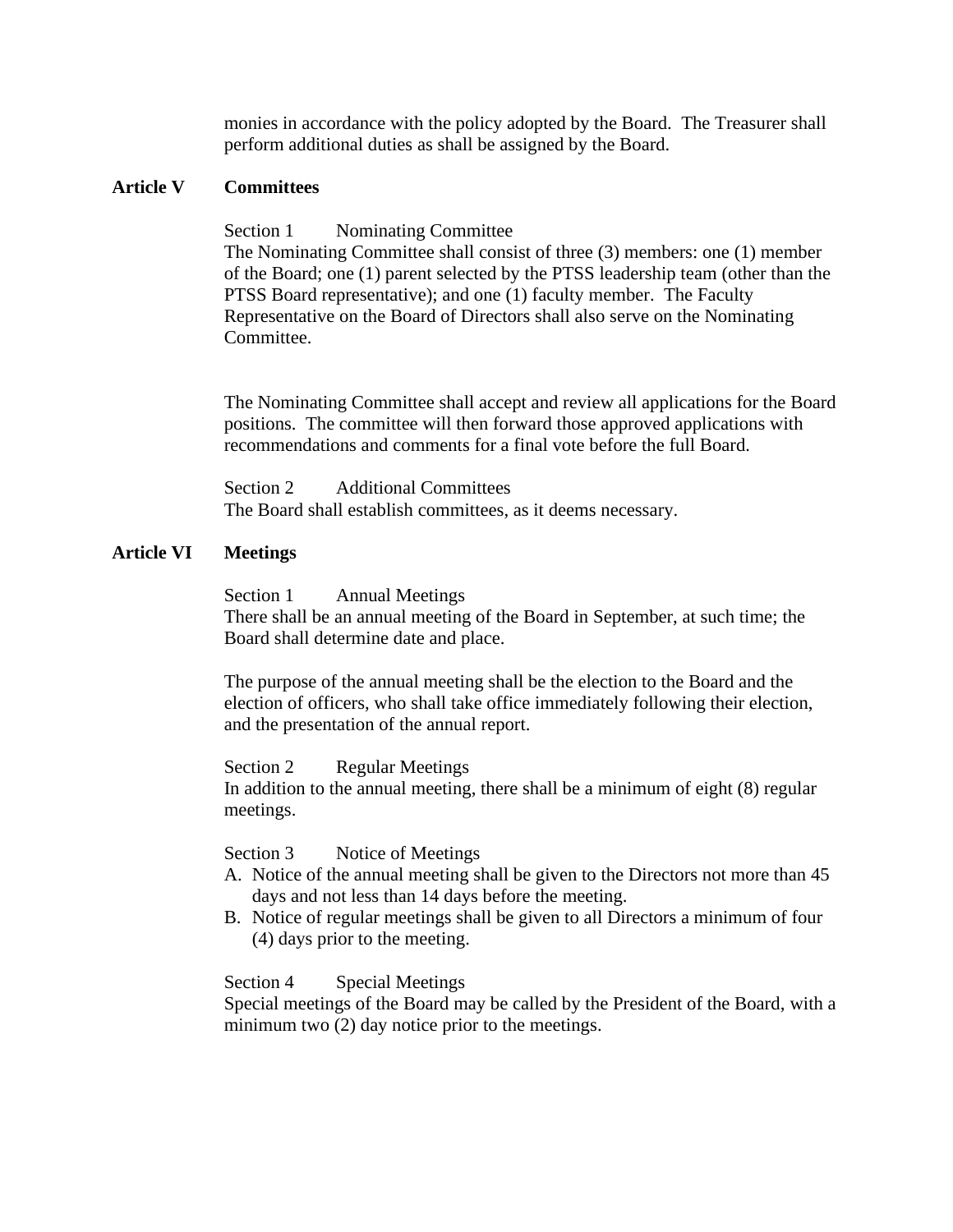#### **Article VII Finance**

Section 1 Budget An annual budget adequate to sustain SSAS's efforts for the year shall be prepared and approved by the Board.

Section 2 Fiscal Year The fiscal year of SSAS shall begin on July  $1<sup>st</sup>$  and end on June  $30<sup>th</sup>$ .

Section 3 The financial records of SSAS shall be audited annually by a CPA firm selected by the Board.

#### **Article VIII Contracts, Checks, and Funds**

# Section 1 Contracts

The Board of Directors may authorize any officer or officers, agents or agents of the Corporation, in addition to the officers so authorized by these Bylaws to enter into any contract or execute and deliver any instrument in the name of and on behalf of the Corporation, and such authority may be general or confined to specific instances.

Section 2 Checks, Drafts, Etc.

All checks, drafts, or order for the payment of money, notes, or other evidences of indebtedness issued in the name of the Corporation shall be signed by such officer or officers, agent or agents, of the Corporation in such manner as shall from time to time be determined by resolution of the Board of Directors.

Section 3 Gifts

The Board shall have the power to receive, or in its discretion reject, any contribution, gift, bequest or devise for the general purposes or for any special purpose of the Corporation.

# **Article IX Bylaw Amendments and Duration**

Section 1 Amendment Procedures

These bylaws may be amended at any regular meeting of the Board at which a quorum is present, by an affirmative vote of two-thirds (2/3) of those present. Notice of the proposed change shall be provided to each Director no fewer than ten (10) days prior to the meeting at which such amendment is to be voted upon.

### Section 2 Duration

These bylaws will expire and be of no further force or effect on a date coincident with the expiration of the SSAS contract with the Sarasota County School Board unless, prior to such date, they have been readopted and /or amended in the manner set forth above.